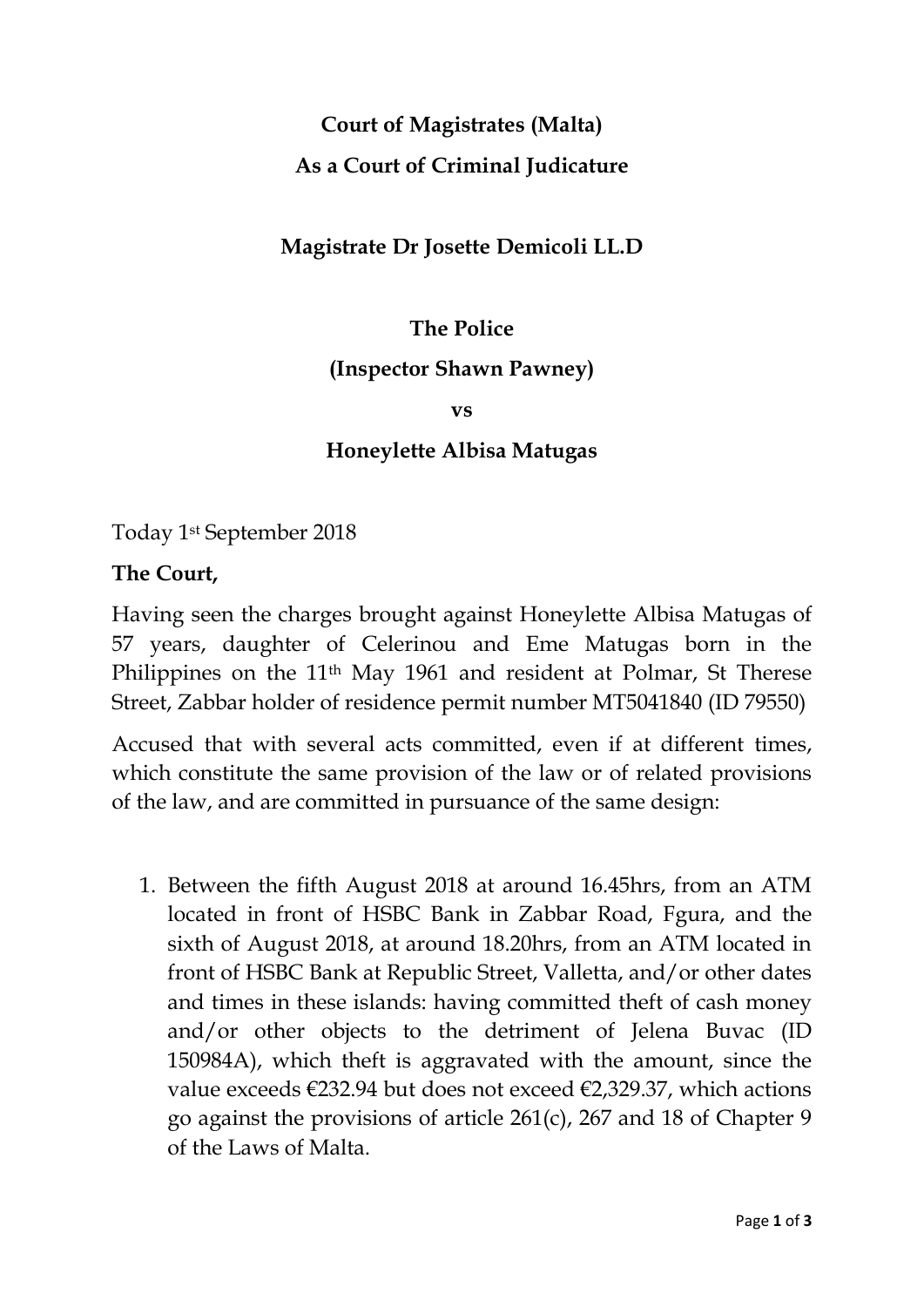2. And also that she has knowingly received or purchased, any property which has been stolen, misapplied or obtained by means of any offence, whether committed in Malta or abroad, or knowingly took part, in any manner whatsoever, in the sale or disposal of the same, which actions go against the provisions of article 334 of Chapter 9 of the Laws of Malta.

Having seen the Attorney General's consent so that this case be tried summarily and that the accused declared that she has no objection that her case be treated as such.

Having heard the accused admit the charges brought against her and that she confirmed her guilty plea after the Court gave her time to reconsider her position.

Having seen all the acts and documents.

Considers:

The second charge brought against the accused has been given as an alternative to the first one and thus the Court will be abstaining from taking cognisance of same.

Since the accused has admitted the charges, the first charge has been sufficiently proven.

It is to be noted that during today's sitting the accused has returned the amount of  $\epsilon$ 500 (which was the amount she had withdrawn) so that same amount be given to the victim. She also apologized for her actions.

With regards to the punishment to be meted, the Court is taking into consideration the nature of the offence, the early guilty plea, a clean criminal record and the fact that the victim has been given back what was stolen from her. In the circumstances the Court deems that a suspended sentence is adequate.

For the above-mentioned reasons, after having seen articles 18, 261(c), 267 and 279(a) of Chapter 9 of the laws of Malta, upon admission finds the accused guilty of the first charge brought against her and condemns her to a period of nine (9) months imprisonment which are being